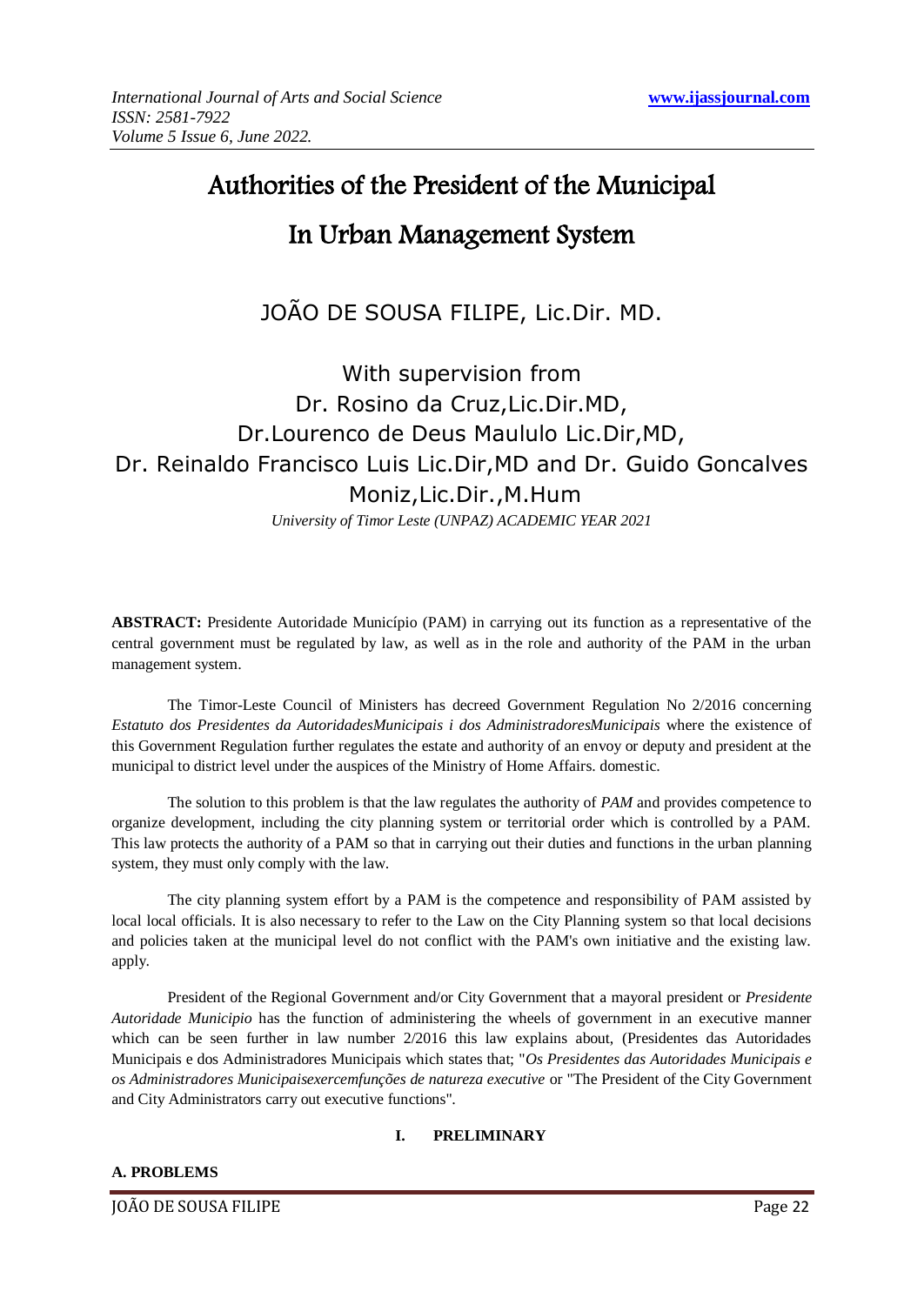In addressing this problem, we start with the definition of spatial planning according to Law Number 2 of 2016 Article 1 paragraph 2, which is a form of spatial structure and spatial pattern.

While the notion of a city, in terms of geography, the city can be interpreted as a network system of human life, characterized by a high population density and characterized by heterogeneous and materialistic socio-economic strata.

The Government of Timor-Leste has proclaimed that national development is carried out in a planned, comprehensive, integrated, directed, gradual, and sustainable manner by developing spatial planning including dynamic environmental arrangements while maintaining environmental sustainability.<sup>1</sup>

Urban development, as part of national development, must be based on a balance between various interests, namely balance, harmony, and harmony between public interests, materially and spiritually, body and soul as well as individuals and society.

The city as the center of the regional economy has a very large role for development, where its contribution to meeting the needs of its citizens gives rise to various problems

The growing population and its implications for urban space, for experts and observers of cities and the environment is very scary. Moreover, there are many incidents, especially in developing countries, these cities are developing without control.

In the problem of urban development, we also see that the population continues to grow, urban space is increasingly dense and of low quality, traffic is very problematic, reforestation is very lacking, floods occur and so on.

If we take the capital city of Timor Leste as an example. Conditions that have irregularities where people carry out various activities and spoil the view are not clear, and we see cities in developing countries, which have an arrangement from the whole village to the center.<sup>2</sup> And there are signs that the city's economy is increasing, even though behind that the stress level of residents is very high, the number of people continues to grow, the number of high quality residents continues to decline, and in the end, cities that experience economic progress and also experience a decline in various ways are certainly less the city management in the future.

So in this case, if we look at the authority of the central government to have a plan to conduct a training program for local governments in terms of local regional development strategies as examples, this is stipulated in law number 2 of 2016 concerning regional government in general that Explaining the authority of the president of the municipality, it is clear that the authority of the president of the municipality is a mandate where this mandate is carried out on central government programs based on a strategy that has been planned for the future.

In addition, at the level of implementation of the City Development Strategy (CDS) it is considered that it has not shown encouraging results. This relates to the ability and commitment of the local government, namely the executive-legislative and the contribution of all citizens as stakeholders themselves. The city development strategy that is being carried out is not based on a holistic approach based on the spirit of the fiber

-

<sup>&</sup>lt;sup>1</sup>AdisasmitaRahardjo and AdisasmitaSaktiAdji. 2011. The Logic of Moving the Capital City of Jakarta. Yogyakarta: GrahaIlmu.

 $^{2}$ Djojodipuro, Marsudi. 1992. Location Theory. Jakarta: Publishing Institute, Faculty of Economics, University of Indonesia.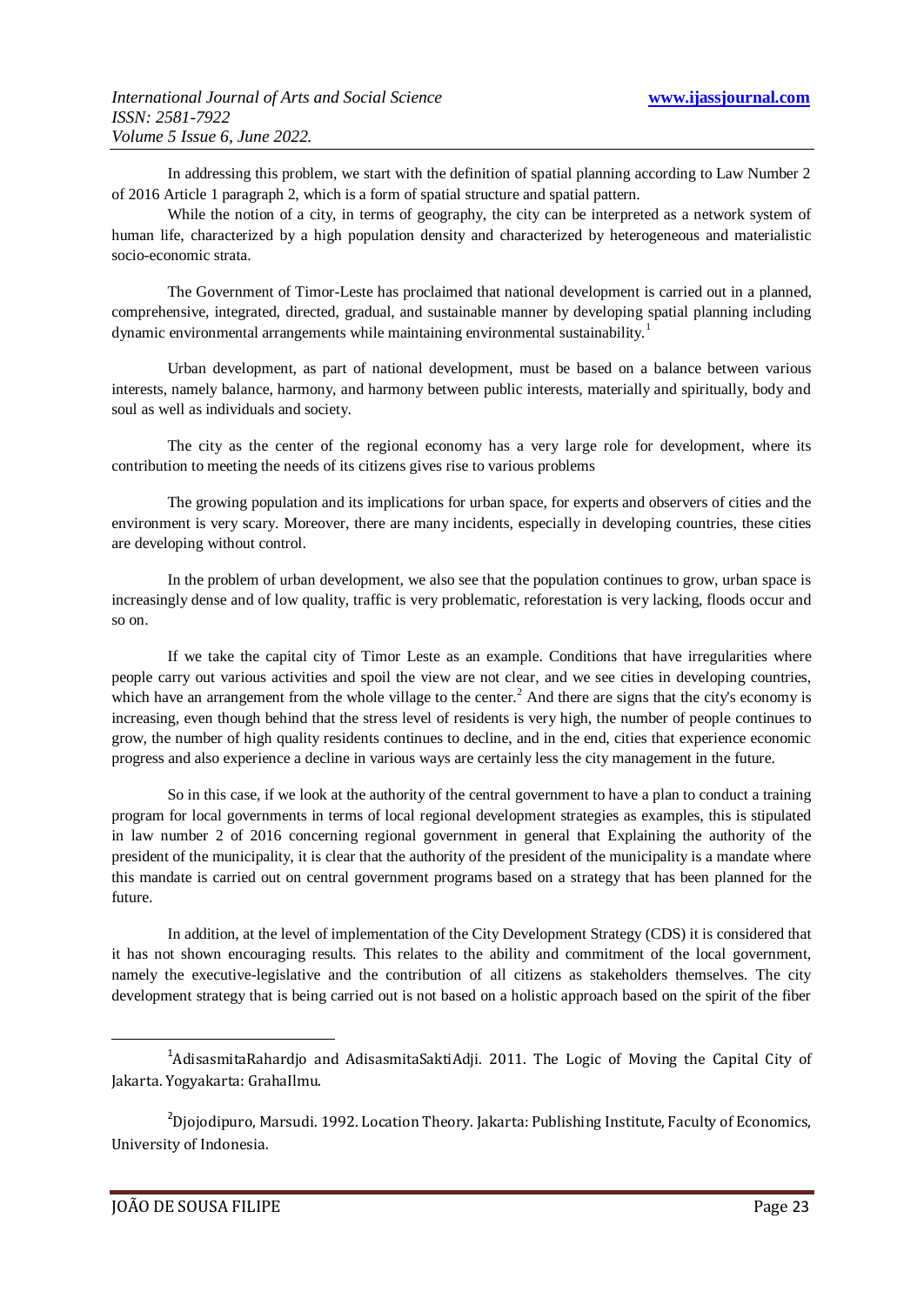of city life that integrates environmental issues with social, economic and cultural life, but is more visible on an orientation to a sectoral approach.

However, the environmental aspect of the city has not been integrated into every sector, so the picture of urban development that is environmentally sound is not yet visible. In terms of priority rights, urban development is still oriented towards economic development which emphasizes efforts to increase Regional Original Income (PAD), and is still not oriented towards environmentally sound development.

Several urban development programs related to the sector are still considered sectoral and have not been integrated into a comprehensive policy package with insight, including building flats in every administrative district, and such as spatial planning, placing billboards that interfere with city views, construction of super markets, hamlet houses, The mall, which was alleged to have had problems with its AMDAL in the past.

This problem, as a public obligation, is not only the obligation and authority of the municipal president, it is only one of the tasks given on the basis of public interests, but in government policy that the government certainly has an element of coercion as long as it has competence or has authority

#### **B. PROBLEM FORMULATION**

- 1) What is the authority of the PresidenteAutoridadeMunicipio in carrying out urban development?
- 2) What are PresidenteMunicipio's Barriers to City development?

#### **C. METHODOLOGY**

The approach used in this research is socio-legal research. This research will obtain an overview of the development of a model for making environmentally sound urban development policies.<sup>3</sup>

Thus, legal research as well as a final project in the Master's Program in Postgraduate Law takes the theme of PAM's authority in the urban planning system using a normative research approach or a statutory approach as well as a conceptual approach. By collecting several studies of similar literature from the Act as primary legal materials as well as other studies from secondary materials such as similar theses and other related matters.

However, this study also shows that, within the authority of PAM at the municipal level, it cannot be separated from the supervision of the central government, in this case the Ministry of Home Affairs, where in the urban planning system, both in terms of planning and finance, it is still closely related to the APBN agreed upon by the central government. until later there is a municipal financial system and law itself.

#### **II. DISCUSSION**

#### **A. PROBLEM ANALYSIS**

The process of sustainable development in urban areas can be identified by evaluating the condition of the areas in the Administrative City of Municipio, the processes that occur within the community and between the community and its environment. This evaluation can be done in several ways.

One way is evaluation based on sustainable development criteria. The criteria for sustainable development in urban areas are formulated based on developing thoughts as described above, and the understanding that poverty and environmental damage are the main threats to sustainable development. Poverty

1

<sup>3</sup> Abdulkadir Muhammad, 1985, Law and Legal Research, Citra AdityaBakti, Bandung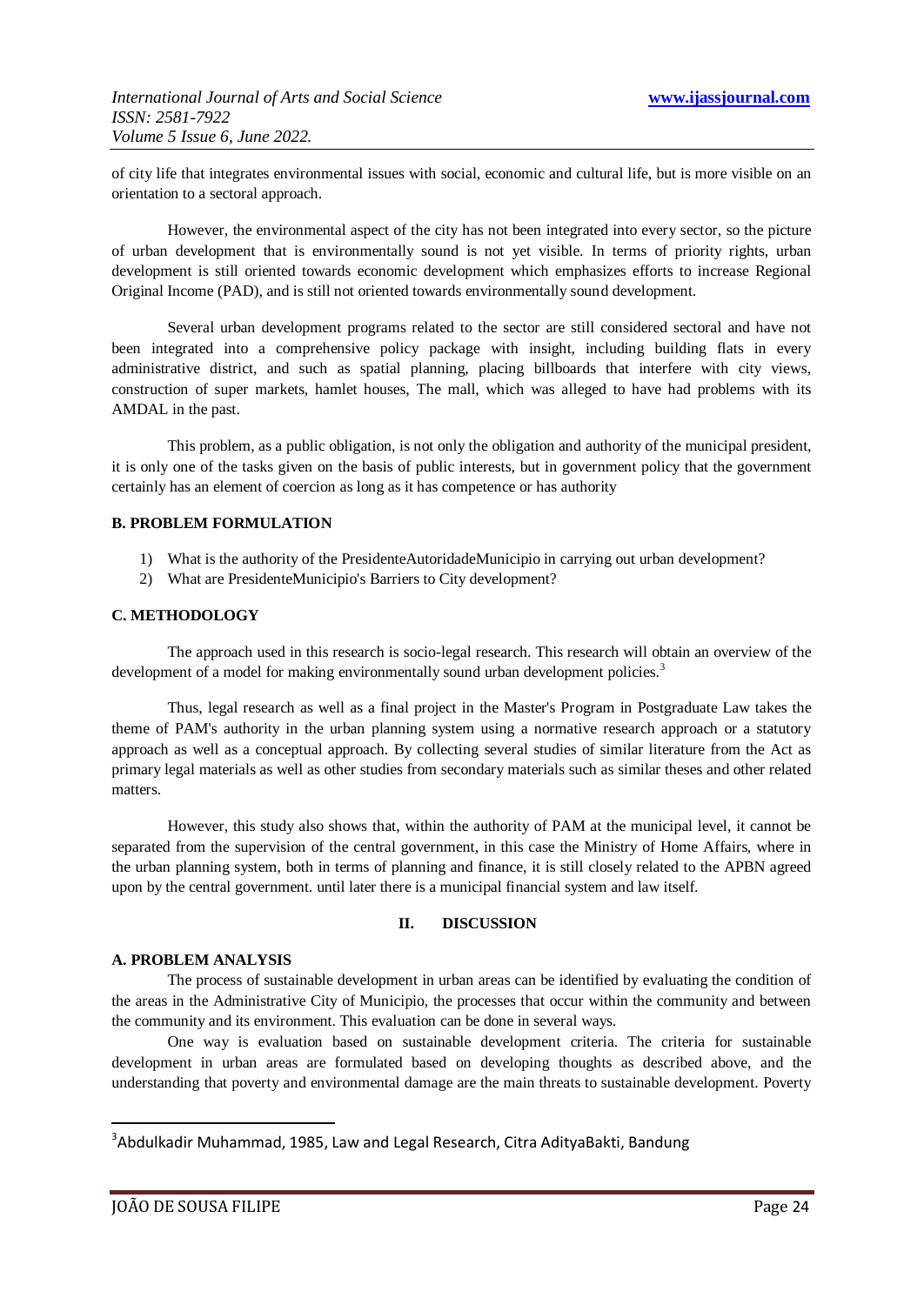and environmental damage are the main threats to the sustainable development process by looking at the goal of sustainable development, namely achieving a prosperous society (sustainable society) in a sustainable environment.<sup>4</sup>

The problem of regional development is the "expectation gap" between the current and planned development performance and between what is to be achieved in the future and the real conditions when planning is made. Potential regional development problems generally arise from strengths that have not been utilized optimally, weaknesses that are not addressed, opportunities that are not exploited, and threats that are not anticipated.

The second is the problem of the authority possessed by the local Autoridade president, that local governments have limitations in implementing authority related to the absence of power sharing in certain areas or the absence of decentralization, but in law number 2 of 2016 it has explained the duties and powers of the local autoridade president. , it's just that it still limits, but this issue of authority is very much needed in the development of cities in the country of Timor Leste in general, and we look at the policies of the central government, that the central government has a policy of implementing programmed interests so that it can be implemented based on the authority that given to the local president based on the provisions of the existing law.

#### **B. AUTHORITY AUTHORITY**

The implementation and implementation of decentralization is the division of a portion of government power by a group in power at the center to other groups, each of which has authority in certain areas of a country.

Thus, the authority in urban development does not look at one side but looks at the cultural system that exists in certain areas, but the authority of the President of Municipiu to make policies based on public interests.

This concept has been very helpful in analyzing the competence of a PresidenteAutoridadeMunicipio in obtaining competence through delegation from the central government both administratively and financially, as well as purely territorial competence or full competition in managing sustainable development plans in the municipality or municipality.

The author analyzes Tendo Weber's<sup>5</sup> view that distinguishes three types of authority;

- a) Traditional authorities, who, based on belief in the primacy and strength of traditions considered ancient ("it's always been this way"), know the hierarchical relationship between tribal chiefs and other members of society, who, in their capacities as servants and subordinates, show loyalty to superiors , whose prerogative allows him to have certain decision powers not only in staff recruitment but in the delegation of tasks;
- b) Charismatic authority, which, by virtue of the extraordinary or superhuman qualities of a prophet, chief or leader (revelation, heroism, holiness), earns the followers unconditional recognition and devotion;
- c) The legal authorities, which, on the basis of codified bodies of legal rules, define their respective competences and functions according to certain fixed rules, allow the selection and promotion of

 $<sup>5</sup>$ Hadjisaroso, Poernomo. 1981. Basic Conception of Regional Development in Indonesia. Jakarta :</sup> Department of Public Works.

**.** 

<sup>&</sup>lt;sup>4</sup>Isard W. 1975. Introduction to Regional Science. Prentice-Things Inc. Englewood Cliffs, New Jersey. Johnston, R.J. 1975. Classification in Geography.Catmog.Geobooks. Norwich.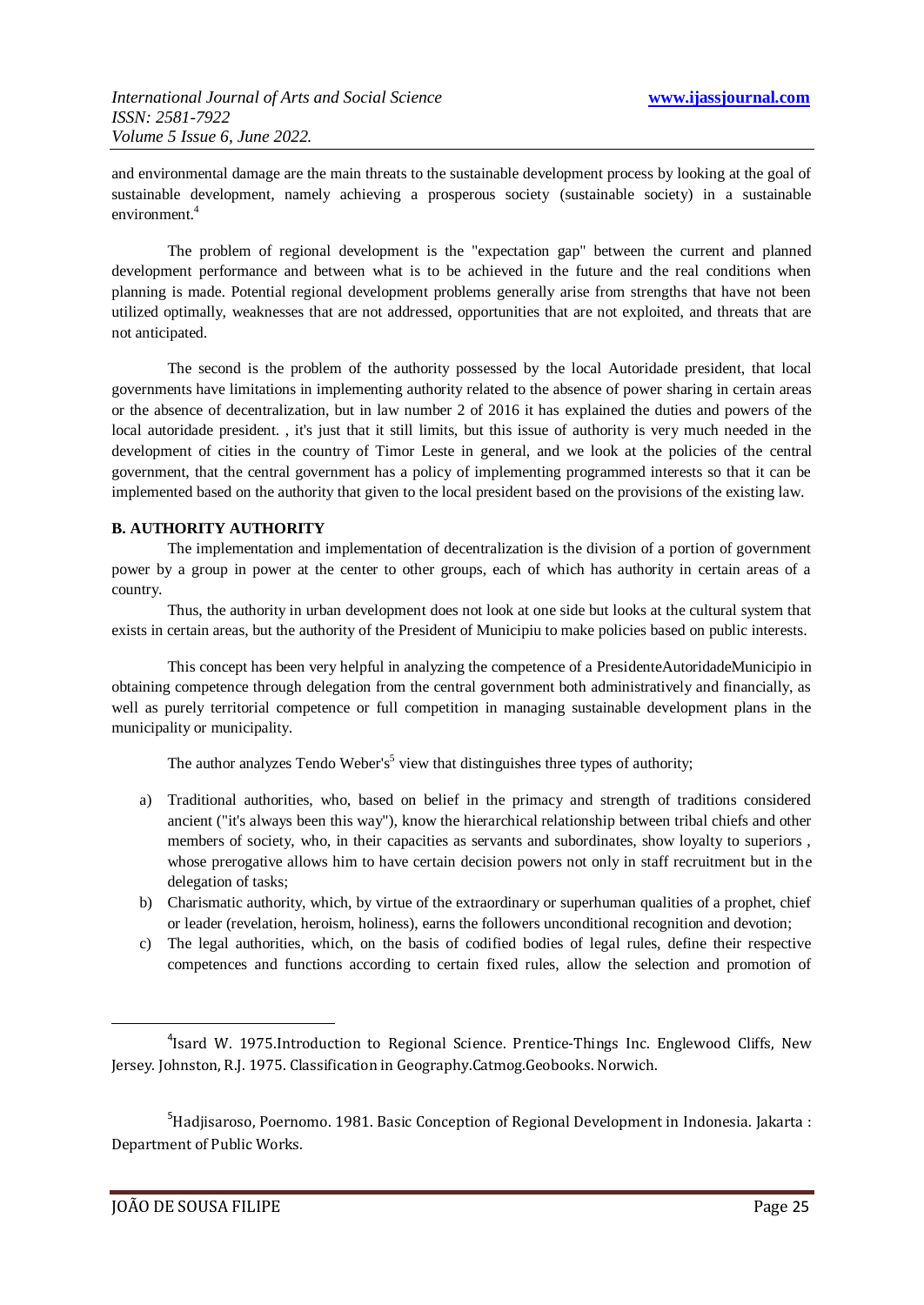technical and administrative staff on the basis of certain rules, certificates and contracts (qualifications, achievements, age, years of service

These three views, as a solution to social and cultural problems where this view emphasizes the relationship between one's authority and functional duties, but as a reference for its implementation that traditional authorities look at the relationship with legal culture, the second charismatic authority looks at real ideas for reform and the third is the authority based on statutory provisions that cannot be distinguished from existing tasks and decisions.

#### **C. GOVERNMENT POLICY**

Based on article 103 of the RDTL Constitution regarding the definition and structure of government, it can be concluded that the government is the body of sovereignty responsible for the mobilization and implementation of state general policies and is the highest general government body and in line with the ideals for structuring this government, the concept of government representation is also contained. center which must be represented at each level of state government where later the political arrangement and governance of the RDTL region will be determined by law.<sup>6</sup>

The government system is defined as a complete order consisting of various components of government that work interdependently and influence in achieving the goals and functions of government.

The obligation of the city government, in this case the agency/institution of the parks service, and the forestry service, is to conduct and implement development fairly to improve the lives of the urban community, including in the fields of security, comfort, and harmony. If this is related to the type of green open space that exists, the green open space that must be provided by the government is a corridor green open space which includes: city green lanes and road green lanes; productive green open space which includes urban agricultural areas, waters/ponds; conservation green open space which includes nature reserve area and urban forest; environmental green open space which includes environmental parks and buildings, as well as cemeteries, offices and zoo.

Thus the policy in urban development has

#### **A. Position:**

- 1) is a supporting element of the Regional Government in the field of Regional development planning
- 2) led by the administrative president who is under and responsible to the mayor through the regional secretary

#### **B. Tasks:**

Bappeda has the task of supporting the implementation of regional government affairs based on the principle of autonomy and assistance in the field of regional development planning.

#### **C. Function:**

**.** 

- 1. coordinating implementation planning in the field of regional city development planning, research, and development;
- 2. coordinating and formulating technical policies related to regional development planning, research and development;
- 3. coordinating the tasks and functions of the agency's organizational elements;

<sup>6</sup>Mulyanto H.R. 2008. Regional Development Principles. Yogyakarta: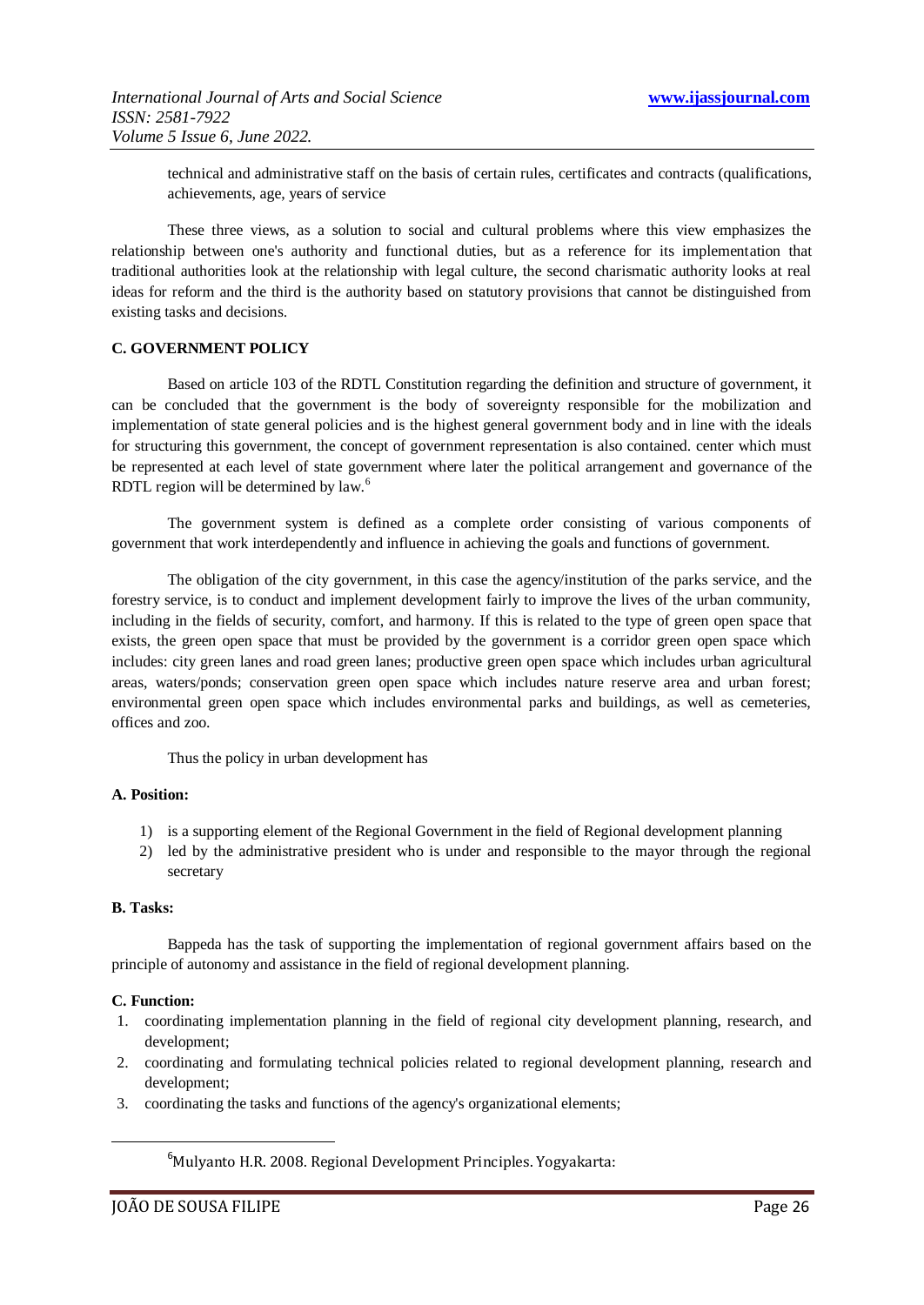- 4. coordinating the implementation of research, innovation development, and regional development control
- 5. coordinating the implementation of regional development planning
- 6. coordinating the implementation of facilitation and development of regional development planning in the fields of government and human development
- 7. coordinating the implementation of facilitation and development of regional development planning in the economic sector
- 8. coordinating the implementation of facilitation and development of regional development planning in the field of infrastructure and regional development
- 9. coordinating planning and controlling the implementation of special activity programs
- 10. coordinating, synchronizing and facilitating the preparation of performance agreements
- 11. implementation of evaluation and measurement of regional development performance achievements
- 12. implementation of the preparation of Performance Accountability Reports of Government Agencies to Regional Governments
- 13. implementation of licensing recommendations for Real Work Lectures
- 14. coordinating the implementation of secretarial activities of the Agency
- 15. fostering and coordinating the implementation of tasks and functions of functional group positions in the Agency
- 16. coordinating the management of the Agency's data and information
- 17. coordinating the organization of archives and library management of the Agency
- 18. coordinating the implementation of bureaucratic reform, the government's internal control system, integrity zones, management, and governance culture
- 19. coordinating the follow-up to the report on the results of the Agency's examination
- 20. coordinating the implementation of monitoring, controlling, evaluating, and compiling reports on the implementation of the Agency's duties; and the implementation of other functions given by the leadership in accordance with the agency's field of duty.

#### **D. OBSTACLES IN THE IMPLEMENTATION OF THE PROGRAM AND SOLUTIONS**

In the exercise of authority or authority, the municipal president (regional government, local) has a limitation of authority, which means that the implementation of authority is based on the provisions of the central government, as in the measurement of authority, that the regional government or municipality can exercise authority if there is a division of power which means the establishment of regional decentralization. become a problem, especially the administrative president of the city in limiting authority, if we look at the provisions of law number 2 of 2016 it has divided power and implementation of regional government programs but does not share power in terms of decentralization.

Thus, to build and implement regional government programs, it is necessary to have cooperation and communication with the community in terms of reciprocal relations in the public interest. Therefore, in the implementation of development, the regional government or the administrative president faces several problems.

The first is social problems, social problems lead to the interests of the community, of course, looking at the community's property rights, the relationship between the local government and the community can be explored based on a system of interests and does not harm the rights of citizens.

The second problem is culture, of course, culture as an element (custom) which means that the administrative president cultivates a culture based on belief. In this case, urban development cannot be separated from obstacles or several factors including;

- 1. Power factor
- 2. Legal factors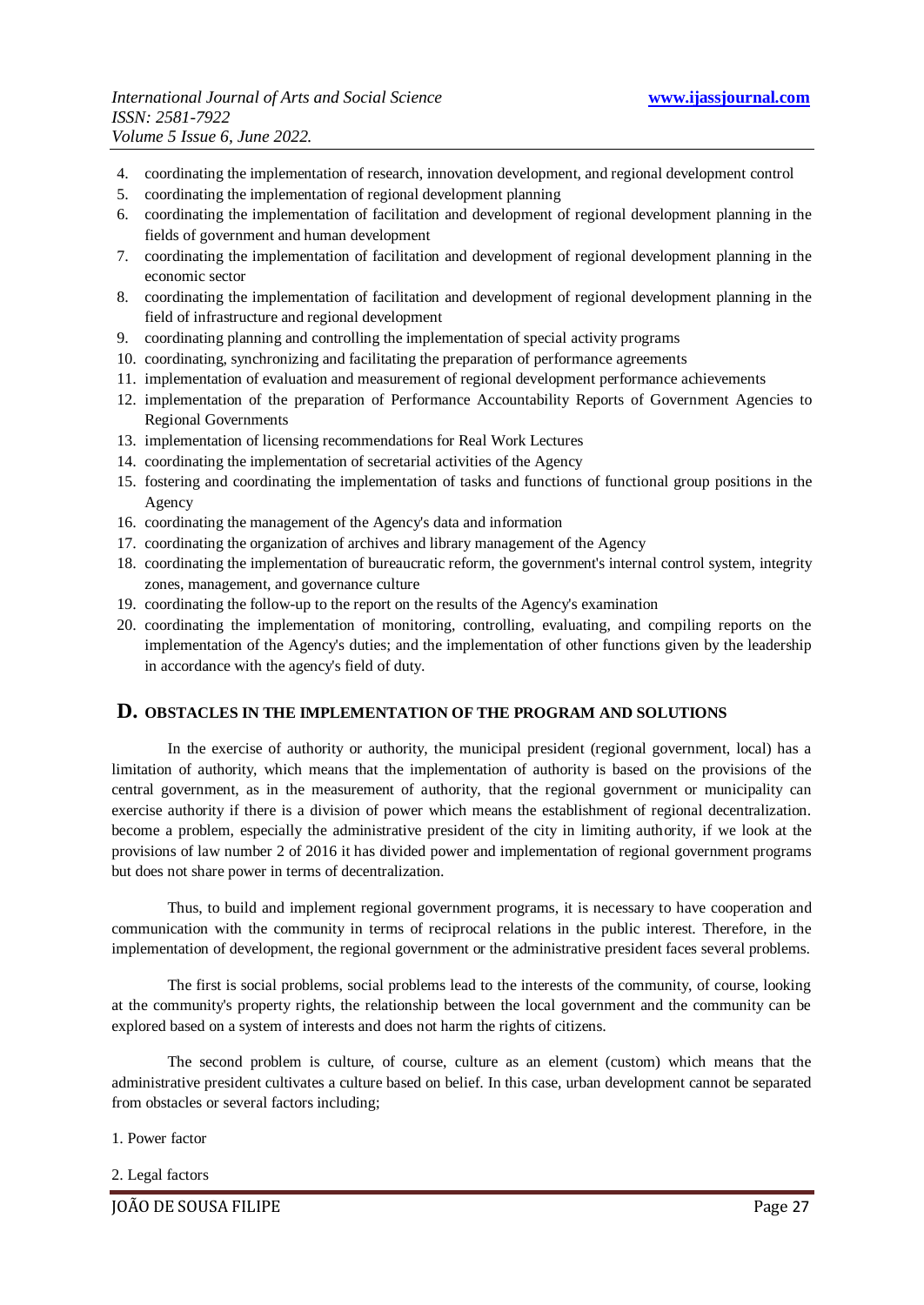#### 3. Economic factors

4. Services for both the government and the local community

From several factors or obstacles above, it can be analyzed that; The implementation of urban development is the goal of the State where this development program aims to address indirect internal economic interests.

#### **III. CONCLUSION**

In conclusion, the authority of the municipal president is attached to the functional development system, meaning the authority to determine and make policies on State issues that exist within the regional government. And city development is a process of handling with absolute accountability, thus the authority of the administrative president is the implementation of tasks based on the principles of regional autonomy. However, Timor Leste is in the category of sustainable development, in conclusion, the development of local areas as internal economic planning.

In the provisions of regional government regulations, it is stated that the authority possessed by the Presidente Autoridade carries out general government tasks which include:

- 1) Coordinate community empowerment activities;
- 2) Coordinate efforts to maintain peace and public order;
- 3) Coordinate the implementation and enforcement of laws and regulations;
- 4) Coordinate the maintenance of infrastructure and public service facilities;
- 5) Coordinate the implementation of government activities at the sub-district level;
- 6) Fostering the administration of village and/or government; and
- 7) Carry out community services which are the scope of their duties and/or which cannot be implemented by the village or sub-district government.

#### **Reference**

- [1.] AdisasmitaRahardjo and AdisasmitaSaktiAdji. 2011. The Logic of Moving the Capital City of Jakarta. Yogyakarta: GrahaIlmu.
- [2.] Anwar, Afendi. 2005. Regional and Rural Development Inequality: A Critical Review. Bogor : P4W Press.
- [3.] Development Planning Agency at Sub-National Level. 2009. Madiun Regency Spatial Plan for 2009- 2029.
- [4.] Djojodipuro, Marsudi. 1992. Location Theory. Jakarta: Publishing Institute, Faculty of Economics, University of Indonesia.
- [5.] Djunaidi Ahmad. 2012. Urban and Regional Planning Process. Yogyakarta :GadjahMada University Press.
- [6.] Doni Tri Prasetyo. 2009. "Analysis of Regional Development in Kudus Regency, Central Java Province in 1997 and 2007". Undergraduate Thesis.Surakarta : Faculty of Geography UMS.
- [7.] Hadjisaroso, Poernomo. 1981. Basic Conception of Regional Development in Indonesia. Jakarta : Department of Public Works.
- [8.] Hanafiah, Djohan. 1989. Palembag New Age, Image of Palembang Tempo Doeloe. Palembang: Public Relations of the Palembang Municipal Government. inspire. 1990. Urban Development Strategy in Indonesia. Surabaya: National Business Publisher.
- [9.] Isard W. 1975.Introduction to Regional Science. Prentice-Things Inc. Englewood Cliffs, New Jersey. Johnston, R.J. 1975. Classification in Geography.Catmog.Geobooks. Norwich.